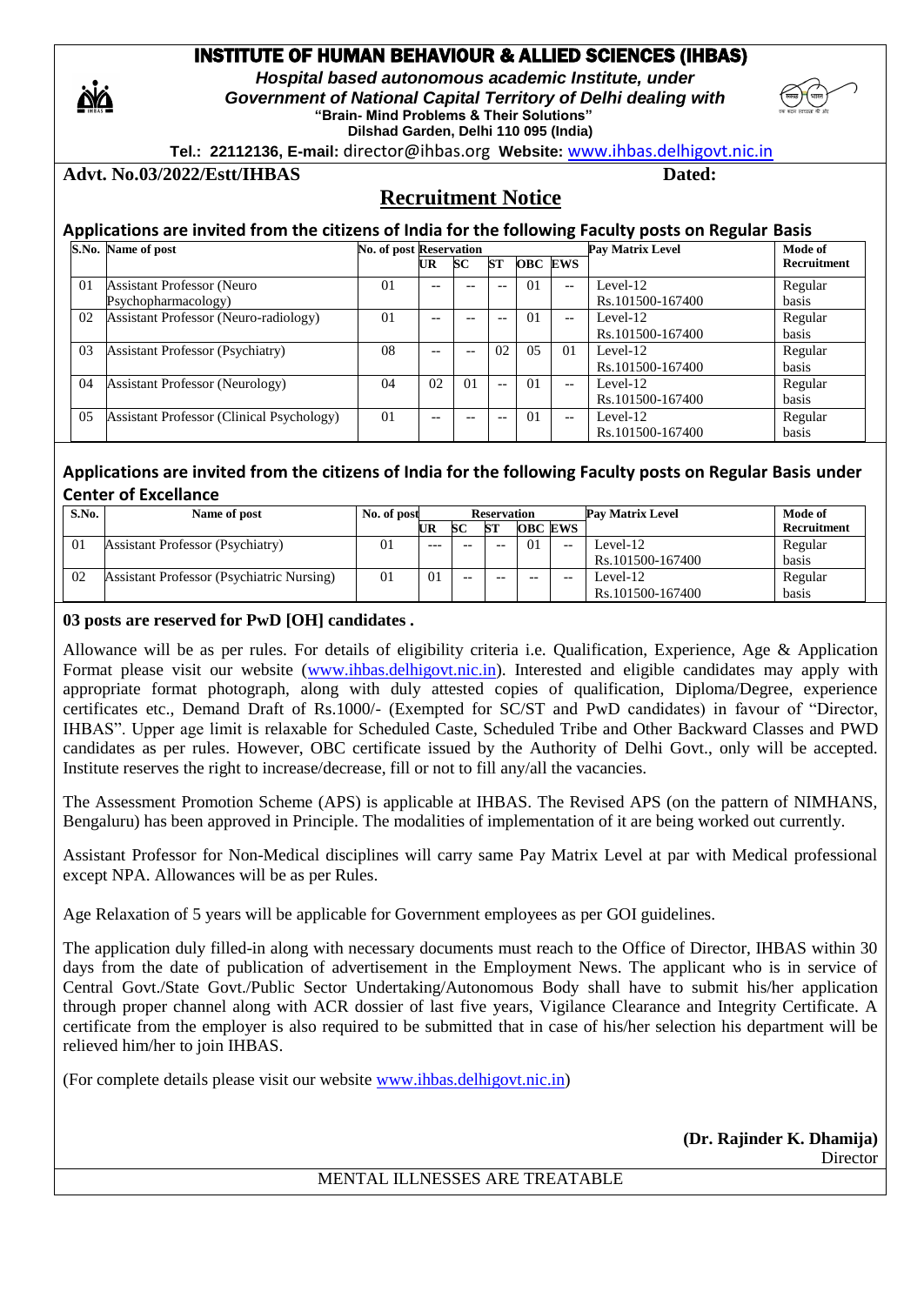## **RECRUITMENT RULES AND INFORMATION TO THE CANDIDATES**

## **Assistant Professor (Medical) Neurology**

Age Limit: 45 years Qualification**:**

- 1. A Medical qualification included in Schedule I & II or Part II of the III schedule of the Indian Medical Council Act of 1956. (Candidates possessing the qualifications included in Part-II of the III Schedule should also fulfill the conditions specified in the Section 13(3) of the Act.
- 2. DM in Neurology i.e., requisite recognized specialization qualification in the subject or a qualification recognized equivalent thereto.

## **Assistant Professor (Medical)**

Age Limit: 45 years Qualification**:**

- 1. A Medical qualification included in the I or II schedule or Part II of the III schedule to the IMC Act of 1956.
- **2.** A postgraduate qualification e.g. MD/MS or a recognized qualification equivalent thereto in the respective discipline/subject.

#### **And/or**

M.Ch. for surgical and D.M. for medical superspecialities or qualification recognized equivalent thereto.

- A. **Experience:** (For General Disciplines): 03 years teaching/research experience in a recognized institution in the subject of speciality after obtaining the qualifying degree of MD/MS or qualification equivalent thereto.
- B. **Experience:** (For Superspecialities Disciplines): 01 year after obtaining M.Ch./D.M. or qualification recognized equivalent thereto.

Desirable: Research/published work in Indexed Journal.

## **Assistant Professor (Non Medical)**

Age Limit: 45 years

## **Qualification:**

- 1. Postgraduate qualification e.g. Master Degree in the discipline allied subject.
- 2. A doctorate degree/Ph.D of a recognized University in the respective discipline.

**Experience:** 03 years teaching/research experience in the discipline/subject concerned after obtaining the doctorate degree.

**Desirable:** Research/published work in Indexed Journal.

# **Assistant Professor (Psychiatric Nursing)**

Age Limit: below 41 years

Essential Qualification:

- 1. 1<sup>st</sup> or 2<sup>nd</sup> Class M.Sc. Nursing with specialty in Psychiatry Nursing and
- 2. Ph.D./D.Sc. in Nursing from recognized University/Institution.

**Experience:** 03 years teaching and /or research experience in a recognized Institution/hospital in the subject of specialty after obtaining Doctorate Degree **Desirable:** Research/published work in the Indexed Journal.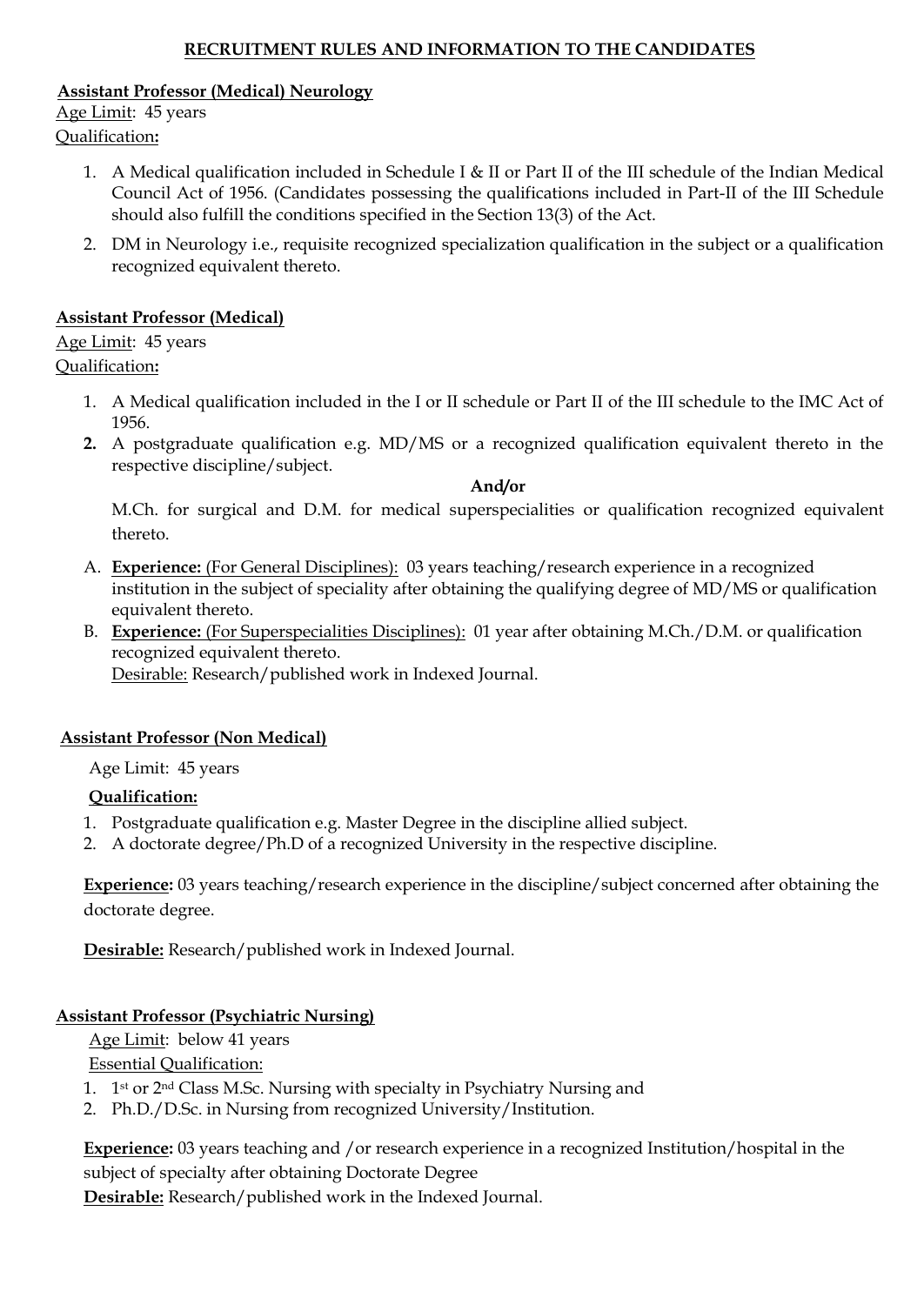### The following posts of Assistant Professors are identified for filling up from the PwD category of candidate:

|       | S.No. Name of post                               | No. of                            | <b>Reservation</b> |                |           |                |                          | Post identified for PwD |
|-------|--------------------------------------------------|-----------------------------------|--------------------|----------------|-----------|----------------|--------------------------|-------------------------|
|       |                                                  |                                   |                    |                | <b>ST</b> | <b>OBC</b>     |                          |                         |
|       |                                                  | post                              | UR                 | <b>SC</b>      |           |                | EWS                      |                         |
| 25    | Assistant Professor (Neuro Psychopharmacology)   | 01                                | $-$                |                |           | 01             | $\overline{\phantom{a}}$ | BLA, OL, OA, OAL        |
| 26    | Assistant Professor (Neuro-radiology)            | 01                                | --                 | --             | $-$       | 01             | $\qquad \qquad -$        | OL                      |
| 28    | <b>Assistant Professor (Psychiatry)</b>          | 14                                | 06                 | $-$            | 02        | 05             | 01                       | OL                      |
| 29    | <b>Assistant Professor (Neurology)</b>           | 04                                | 02                 | 0 <sub>1</sub> | $-$       | 01             | $\overline{\phantom{a}}$ | OL                      |
| 32    | <b>Assistant Professor (Clinical Psychology)</b> | 01                                | $-$                |                |           | 01             | $--$                     | OL                      |
|       |                                                  | <b>Under Centre of Excellance</b> |                    |                |           |                |                          |                         |
| S.No. | Name of post                                     | No. of                            | <b>Reservation</b> |                |           |                |                          | Post identified for PwD |
|       |                                                  | post                              | UR.                | <b>SC</b>      | <b>ST</b> | <b>OBC</b>     | EWS                      |                         |
| 5     | <b>Assistant Professor (Psychiatry)</b>          | 0 <sub>1</sub>                    | --                 |                |           | 0 <sub>1</sub> | $\qquad \qquad -$        | OL                      |
| 8     | <b>Assistant Professor (Psychiatric Nursing)</b> | 01                                | 01                 | --             |           | --             | $-\,-$                   | OL                      |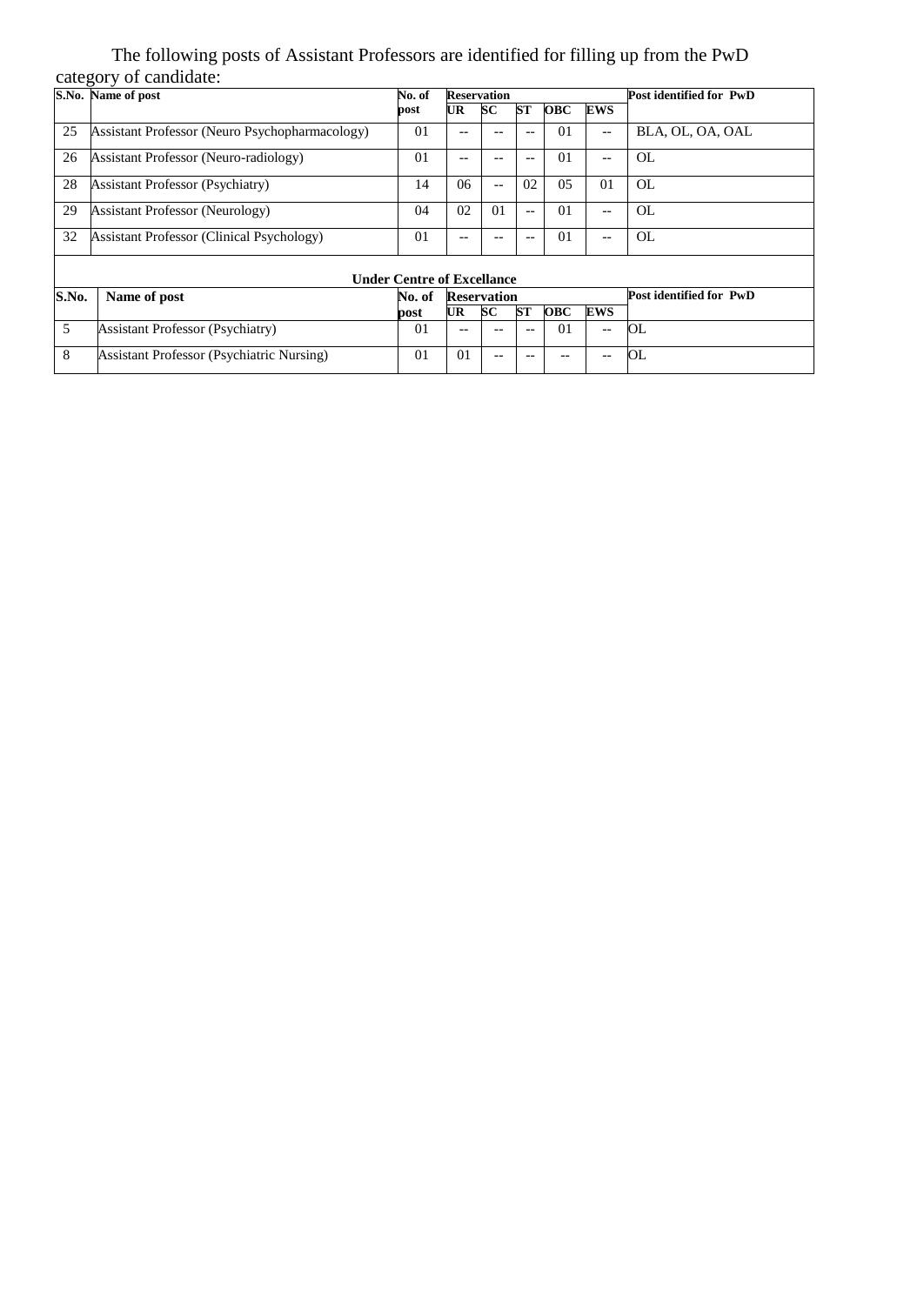# **INSTITUTE OF HUMAN BEHAVIOUR & ALLIED SCIENCES DILSHAD GARDEN, DELHI**

(APPLICATION FORM FOR FACULTY POSTS ON REGULAR BASIS)

|  | Note 1: Please type or write in Block letters. |  |  |
|--|------------------------------------------------|--|--|
|--|------------------------------------------------|--|--|

| Note 2: Incomplete application form and application without<br>Prescribed fee will be rejected                                                                                                                |                                                                                     |
|---------------------------------------------------------------------------------------------------------------------------------------------------------------------------------------------------------------|-------------------------------------------------------------------------------------|
|                                                                                                                                                                                                               | Please affix a<br>recent passport size<br>photograph with your<br>signatures across |
|                                                                                                                                                                                                               |                                                                                     |
|                                                                                                                                                                                                               |                                                                                     |
|                                                                                                                                                                                                               |                                                                                     |
| 5. Demand Draft No. Note that the Dated Drawn on the contract in favour of "Director,<br>IHBAS" for Rs.1000/- (Kindly also indicate your name & Post applied for on the reverse/back of the<br>Demand Draft.) |                                                                                     |
| 6. Sex:<br>Male-M<br>Female-F                                                                                                                                                                                 |                                                                                     |
| 7. Category:<br>$SC-1$<br>$ST-2$<br>OBC-3<br>Others-4                                                                                                                                                         | <b>EWS</b>                                                                          |
| 8. PwD                                                                                                                                                                                                        |                                                                                     |
|                                                                                                                                                                                                               |                                                                                     |
|                                                                                                                                                                                                               |                                                                                     |
|                                                                                                                                                                                                               |                                                                                     |

#### 11. Academic and Professional Qualifications:

| <b>Percentage</b><br>of<br>Marks/Grade/Div. | Name of Board/<br><b>Univ./Institution</b> | <b>Duration of Study</b> | Month & Year<br>of Passing |
|---------------------------------------------|--------------------------------------------|--------------------------|----------------------------|
|                                             |                                            |                          |                            |
|                                             |                                            |                          |                            |
|                                             |                                            |                          |                            |
|                                             |                                            |                          |                            |
|                                             |                                            |                          |                            |

\_\_\_\_\_\_\_\_\_\_\_\_\_\_\_\_\_\_\_\_\_\_\_\_\_\_\_\_\_\_\_\_\_\_\_\_\_\_\_\_\_\_\_\_\_\_\_\_\_\_\_\_\_\_\_\_\_\_\_\_\_\_\_\_\_\_\_\_\_\_\_\_\_\_\_\_\_\_\_\_\_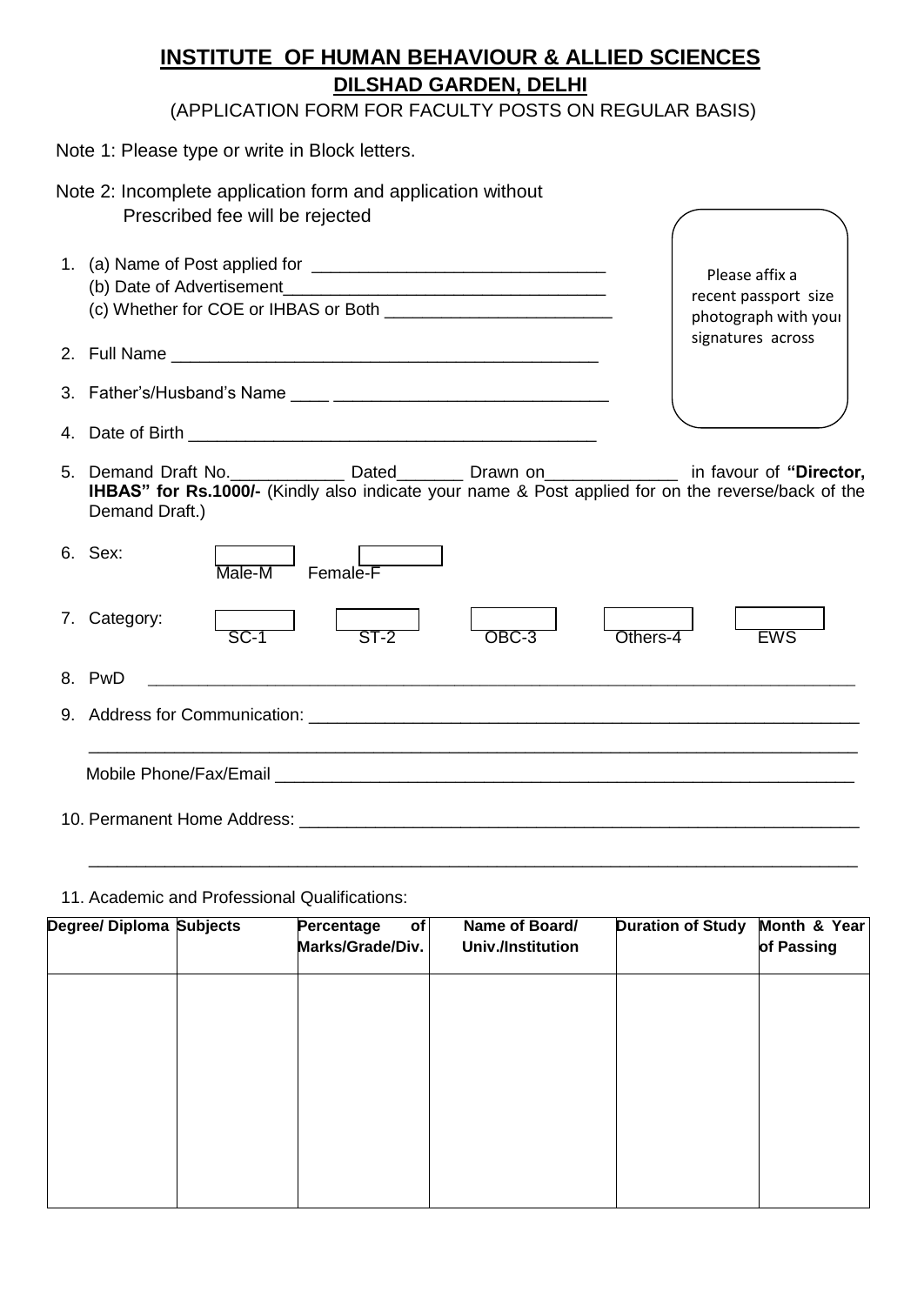- 12. Publications: (PLEASE ATTACH LIST OF PAPERS PUBLISHED IN INDEXED AND NON INDEXED JOURNALS).
- 13. Prizes, honors, Awards Distinctions, if any:
- 14. Chronological record of employment/fellowship/training: (use additional sheets, if necessary )

| Name & address of<br>Organization | Post held |      | <b>Duration</b> | <b>Scale of</b><br>Pay | <b>Nature of duties</b><br><b>Performed</b> |
|-----------------------------------|-----------|------|-----------------|------------------------|---------------------------------------------|
|                                   |           | From | To              |                        |                                             |
|                                   |           |      |                 |                        |                                             |
|                                   |           |      |                 |                        |                                             |
|                                   |           |      |                 |                        |                                             |

15. Other professional/Administrative experience:

| <b>Organisation</b> | <b>Position</b> | <b>Nature of Duties</b> | <b>Time period</b> |  |
|---------------------|-----------------|-------------------------|--------------------|--|
|                     |                 |                         |                    |  |
|                     |                 |                         |                    |  |
|                     |                 |                         |                    |  |
|                     |                 |                         |                    |  |
|                     |                 |                         |                    |  |
|                     |                 |                         |                    |  |
|                     |                 |                         |                    |  |

- 16. Please give the names, designation & address (E-mail, Fax & Phone numbers) of two references under whom you have worked and conducted research work.
	- i) \_\_\_\_\_\_\_\_\_\_\_\_\_\_\_\_\_\_\_\_\_\_\_\_\_\_\_\_\_\_
	- ii) \_\_\_\_\_\_\_\_\_\_\_\_\_\_\_\_\_\_\_\_\_\_\_\_\_\_\_\_\_\_

#### **DECLARATION**

I hereby declare that all statements made in this application are true, complete and correct to the best of my knowledge and belief. I understand that in the event of any of the information being found false or incorrect, my candidature for the examination/interview is liable to be rejected. In the event of any misstatement/discrepancy in the particulars being detected at any stage after my appointment, my services are liable to be terminated without any notice.

Place:

Date:

**Signature of candidate**